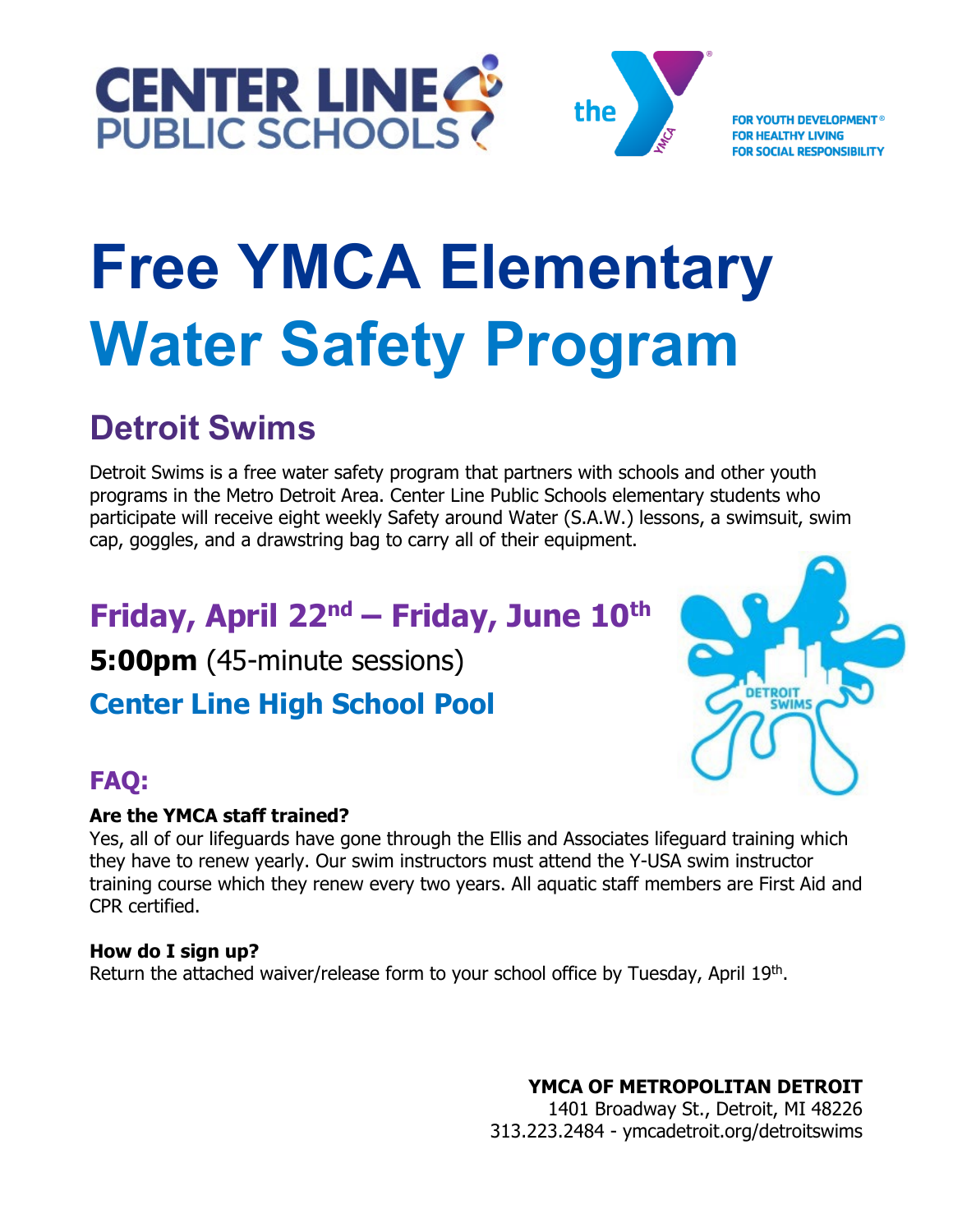

#### Participant Waiver and Release

Parent/Guardian: I hereby certify the registered participant is of normal health and capable of participating safely in any YMCA program. I hereby grant permission to participate and agree to hold the YMCA of Metropolitan Detroit harmless should any injury occur during program participation. The YMCA has my permission to publish, for any reason my child's picture of image taken during YMCA program participation.

| Child's Name                                                            | Age                   | Grade                                             | <b>Birthdate</b>                          |
|-------------------------------------------------------------------------|-----------------------|---------------------------------------------------|-------------------------------------------|
|                                                                         |                       |                                                   |                                           |
| Address                                                                 | City/State/ZIP        |                                                   |                                           |
|                                                                         |                       |                                                   |                                           |
| Parent/Guardian Name                                                    | Parent Birthdate      |                                                   | <b>Email Address</b>                      |
|                                                                         |                       |                                                   |                                           |
| Parent's Cell Phone Number                                              | Child's Clothing Size |                                                   | Child's Gender                            |
|                                                                         | Yes                   | No                                                |                                           |
| Name of School                                                          | Any Special Needs     |                                                   | If yes, please describe                   |
|                                                                         |                       |                                                   |                                           |
| Parent/Guardian's Signature                                             |                       |                                                   | Date                                      |
|                                                                         |                       |                                                   |                                           |
| <b>DETROIT SWIMS PRE-TEST (PARENTS: PLEASE FILL OUT FOR YOUR CHILD)</b> |                       |                                                   |                                           |
| I have been swimming in a pool before                                   | Y/N                   | DURING THE SCHOOL YEAR, HOW OFTEN DO YOU<br>SWIM? |                                           |
| Somebody I live with knows how to swim                                  | Y/N                   | 1 or more times every week                        |                                           |
| I own my own swim suit:                                                 | Y/N                   | 1 or more times every month                       |                                           |
| I have taken swimming lessons:                                          | Y/N                   | 1-4 times per year                                |                                           |
| I know other people that like to swim:                                  | Y/N                   | <b>Never</b>                                      |                                           |
| I would like to improve my skills/get better at<br>swimming:            | Y/N                   | 1 or more times every week                        | DURING THE SUMMER, HOW OFTEN DO YOU SWIM? |
| I feel safe in the water/pool:                                          | <b>Y / N</b>          | 1 or more times every month                       |                                           |
| I can easily go in deep water without touching the<br>bottom:           | Y/N                   | 1-4 times per year<br><b>Never</b>                |                                           |

#### YMCA OF METROPOLITAN DETROIT